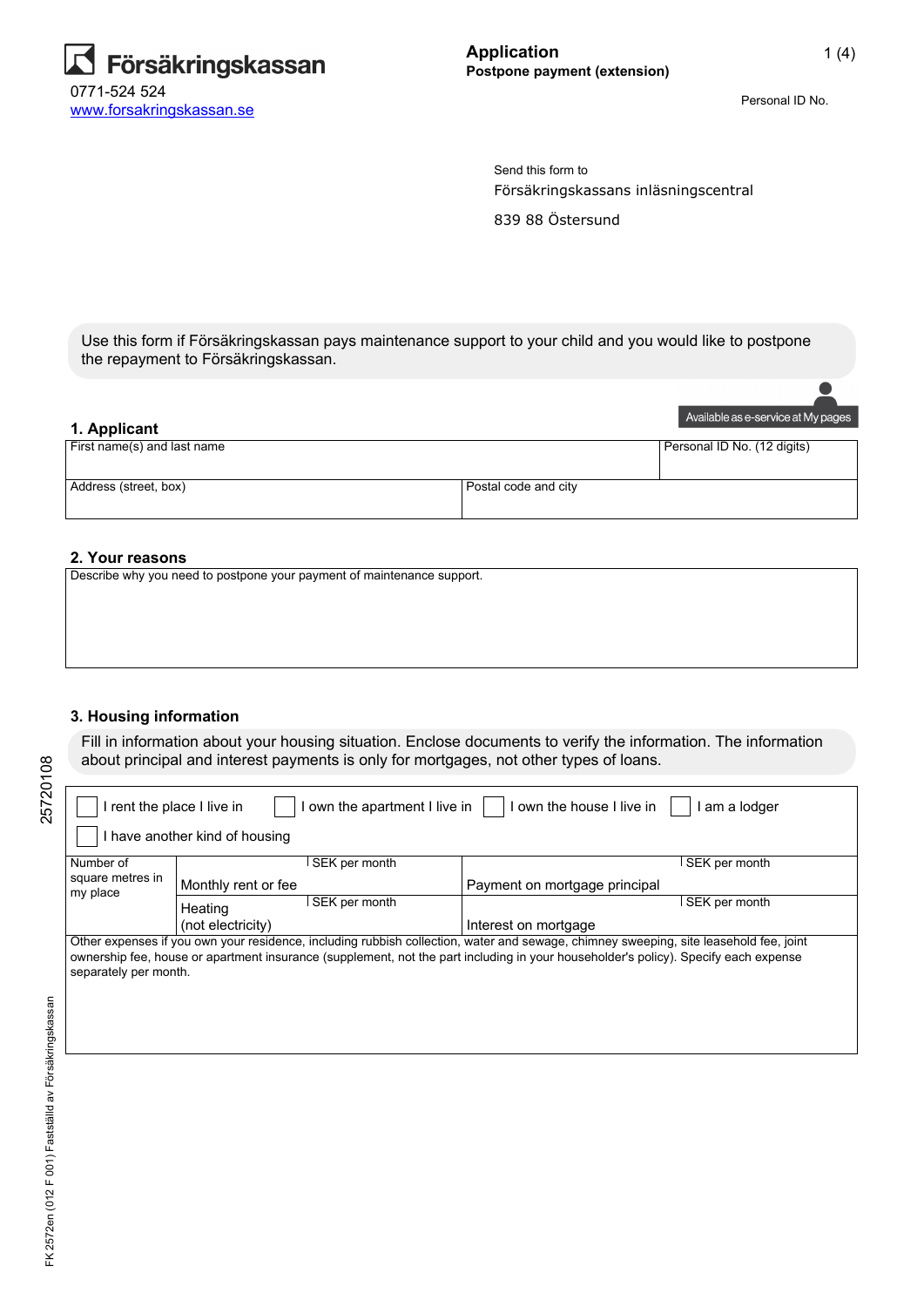#### **4. People who live with you**

|  | $\vert$ Do you live by you |  |  |
|--|----------------------------|--|--|

 $\mathsf{rself?} \ \ \blacksquare$  No  $\ \ \blacksquare$  Yes. Skip to Section 5.

#### **Spouse/partner**

| First name(s) and last name ID No. (12 digits) | Personal ID No. (12 digits) |
|------------------------------------------------|-----------------------------|
|                                                |                             |

#### **Children**

| Children who live with you full-time - Personal ID No. (12 digits)           |                             |                             |                             |  |  |  |
|------------------------------------------------------------------------------|-----------------------------|-----------------------------|-----------------------------|--|--|--|
| Personal ID No. (12 digits)                                                  | Personal ID No. (12 digits) | Personal ID No. (12 digits) | Personal ID No. (12 digits) |  |  |  |
|                                                                              |                             |                             |                             |  |  |  |
| Children who live with you part-time - Personal ID No. (12 digits)           |                             |                             |                             |  |  |  |
| Personal ID No. (12 digits)                                                  | Personal ID No. (12 digits) | Personal ID No. (12 digits) | Personal ID No. (12 digits) |  |  |  |
|                                                                              |                             |                             |                             |  |  |  |
| Children who live with you less than part-time - Personal ID No. (12 digits) |                             |                             |                             |  |  |  |
| Personal ID No. (12 digits)                                                  | Personal ID No. (12 digits) | Personal ID No. (12 digits) | Personal ID No. (12 digits) |  |  |  |
|                                                                              |                             |                             |                             |  |  |  |
| Othar naanla                                                                 |                             |                             |                             |  |  |  |

#### **Other people**

| Is a lodger or other family member living with you? | $\bigcap$ Yes $\bigcap$ No |  |
|-----------------------------------------------------|----------------------------|--|
|-----------------------------------------------------|----------------------------|--|

#### **5. Information about children**

Enclose documents to verify childcare expenses.

#### **Expenses and child support**

|                                                     |                 |                                                                                            | SEK per month |
|-----------------------------------------------------|-----------------|--------------------------------------------------------------------------------------------|---------------|
| Childcare                                           |                 |                                                                                            |               |
|                                                     |                 |                                                                                            | SEK per month |
|                                                     |                 | Child support that you or your husband/partner receive directly from the other parent      |               |
|                                                     |                 |                                                                                            | SEK per month |
|                                                     |                 | Support that you pay directly to the other parent for children who are not living with you |               |
|                                                     |                 |                                                                                            |               |
| Income received by children who are living with you |                 |                                                                                            |               |
| Parennal ID No. (12 digite)                         | I SEK nar month | Personal ID No. (12 digits)                                                                | SEK nor month |

Personal ID No. (12 digits)

25720206

| l Personal ID No. (12 digits). | ∣SEK per month | l Personal ID No. (12 digits). | l SEK per month |
|--------------------------------|----------------|--------------------------------|-----------------|
| Personal ID No. (12 digits)    | SEK per month  | Personal ID No. (12 digits)    | l SEK per month |

#### **Compensation that children receive from Försäkringskassan, the Swedish Pensions Agency or CSN**

|                                             | I SEK per month |
|---------------------------------------------|-----------------|
| Maintenance support                         |                 |
|                                             | SEK per month   |
| Child allowance and large family supplement |                 |
|                                             | SEK per month   |
| Survivor's allowance/child pension          |                 |
|                                             | SEK per month   |
| Student grant, extra supplement             |                 |

### **6. Information about income (before tax)**

## **6.a Compensation from Försäkringskassan and the Swedish Pensions Agency**

Fill in the payments that you and your spouse/partner receive from Försäkringskassan or the Swedish Pensions Agency. We have records of this information so you do not have to enclose any documents to verify it. But we will be able to process your application much faster if you confirm the information directly on this form instead of later on.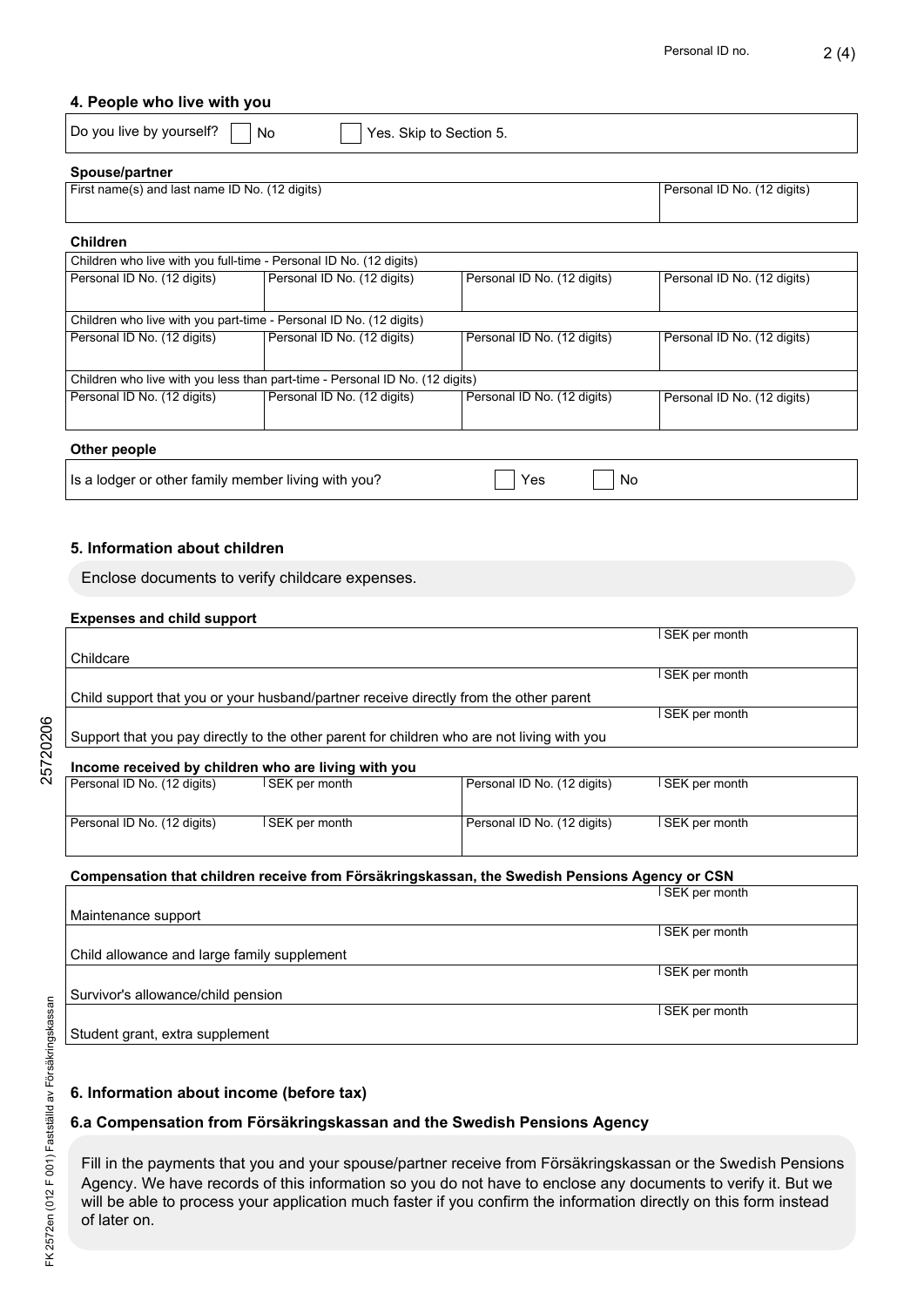| ю. | 3(4) |
|----|------|
|    |      |

| Your income                        |                                   | Income of your spouse/partner      |                                   |  |
|------------------------------------|-----------------------------------|------------------------------------|-----------------------------------|--|
| Sickness benefit<br>Activity grant | Parental benefit                  | Sickness benefit<br>Activity grant | Parental benefit                  |  |
| SEK per day                        | Days per week                     | SEK per day                        | Days per week                     |  |
|                                    |                                   |                                    |                                   |  |
| Pension                            | Annuity                           | Pension                            | Annuity                           |  |
| Childcare allowance                | Sickness/activity<br>compensation | Childcare allowance                | Sickness/activity<br>compensation |  |
| SEK per month                      |                                   | SEK per month                      |                                   |  |
|                                    |                                   |                                    |                                   |  |
|                                    | SEK per month                     |                                    |                                   |  |
| Housing allowance/supplement       |                                   |                                    |                                   |  |

# **6.b Income from employment and other payments**

Fill in salaries earned by you and your spouse/partner, occupational pension, payments from other authorities, etc.

Don't forget to specify the amount before tax. Enclose documents to verify the information.

I/we receive municipal public assistance

|                                                                        | Your income   | Income of your spouse/partner |
|------------------------------------------------------------------------|---------------|-------------------------------|
| Salary, including overtime, supplement<br>for inconvenient hours, etc. | SEK per month | SEK per month                 |
| Other taxable compensation (per diem,<br>car allowance, etc.)          | SEK per month | SEK per month                 |
| Occupational pension/collective<br>agreement occupational pension      | SEK per month | SEK per month                 |
| Insurance according to a collective<br>agreement (AFA, etc.)           | SEK per month | SEK per month                 |
| Private pension insurance                                              | SEK per month | SEK per month                 |
| Income/pension from abroad                                             | SEK per month | SEK per month                 |
| Other income                                                           | SEK per month | SEK per month                 |
|                                                                        |               |                               |

|                                    | Days per week | SEK per day | Days per week | SEK per day |
|------------------------------------|---------------|-------------|---------------|-------------|
| <sup>1</sup> Unemployment benefits |               |             |               |             |
| Student aid                        | Full-time     | Part-time   | Full-time     | Part-time   |

# **6.c Capital and business income**

Capital income includes interest on bank accounts, dividends, capital gains on sales of shares or a residence, income from renting out a private residence, etc.

If you or your spouse/partner receive business income, fill in the estimated annual amount.

Enclose documents to verify the information. Business income may be verified by means of a preliminary tax return, etc.

|                 | Your income                |       | Income of your spouse/partner |            |
|-----------------|----------------------------|-------|-------------------------------|------------|
| Capital income  |                            | l SEK |                               | SEK        |
| Business income | Estimated<br>annual amount | ∣ SEK | Estimated<br>l annual amount  | <b>SEK</b> |